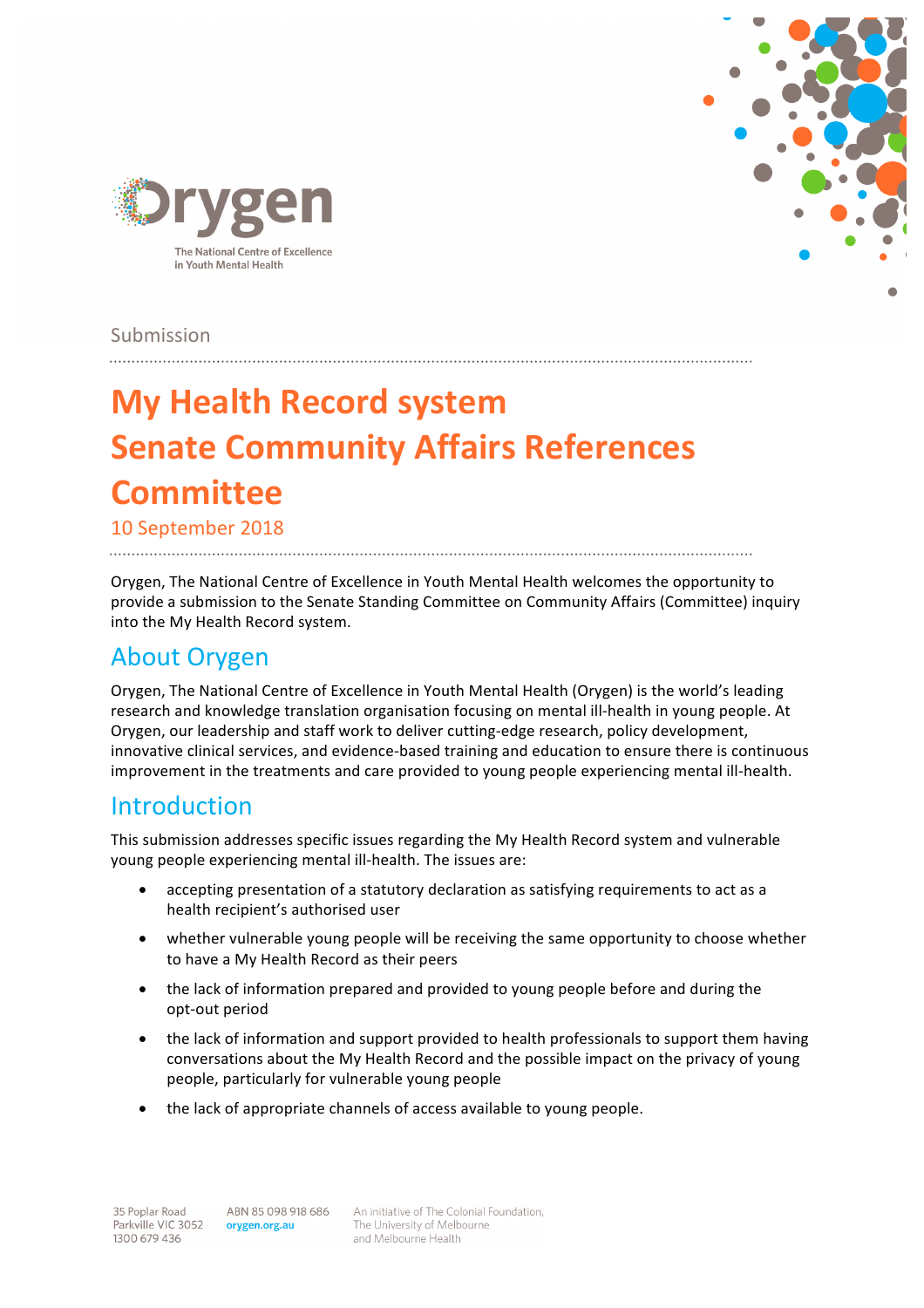Orygen has had some communication with the Australian Digital Health Agency (ADHA) including the offer to provide assistance and advice in developing targeted communication and providing technical advice and / or support to their internal clinical and policy areas around youth mental health and the My Health Record. Initial support to engage young people was requested and Orygen facilitated this and provided feedback from young people and ourselves on two draft information sheets.

There has been no subsequent communication from the ADHA until the  $13^{th}$  September 2018. Orygen via the same email also received a response to a formal letter of enquiry to the ADHA Chief Executive Officer dated the  $30<sup>th</sup>$  August 2018. The responses to the questions raised unfortunately does not assuage Orygen's concerns.

#### Use of statutory declarations

Orygen is very concerned about the potential for the ADHA to be satisfied that a person is appropriate to be a health recipient's authorised user by presenting a statutory declaration if there is no known person with parental or legal responsibility or a relevant authorised professional. A statutory declaration would not usually be acceptable to give this type of authority and has the potential to leave a young person with a lived experience of mental ill-health vulnerable in relation to their personal health data.

*In (a) what circumstances, and (b) where (i.e. a medical service, Medicare Service Centre) would a statutory declaration satisfy the ADHA that a person is appropriate to be an authorised representative for a health recipient (c) who will make this determination and (d) what additional skills and / or training will the decision maker have to assist them?*

## Recommendation

Orygen recommends the Committee takes the strongest action available to it to prevent young people's health records from being accessed on the basis of a statutory declaration.

#### Vulnerable young people

Orygen is very concerned about the opportunity provided to vulnerable young people to make a decision about having a My Health Record. Not all young people have the same opportunity to access information or the required access to enable them to opt-out of having a (or at a later date change the access settings for their) My Health Record.

Vulnerable young people include, but are not limited to those:

- experiencing mental ill-health
- living in out-of-home care
- living in secure welfare
- in detention, remand or prison.

The effects of mental ill-health can limit a young person's capacity to engage with systems that another young person may be more capable of.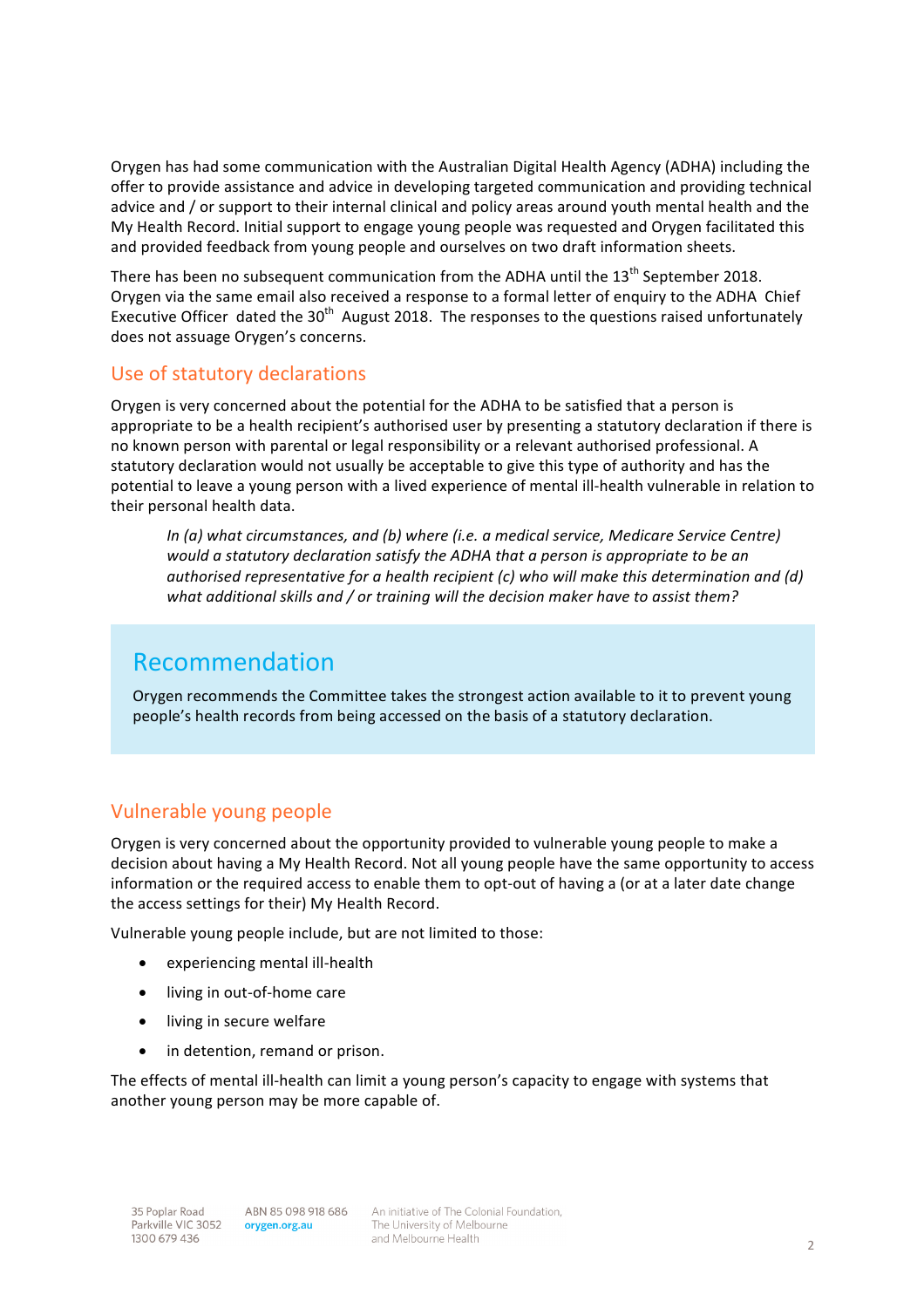Specific questions relating to issues regarding vulnerable young people have previously been asked of the ADHA by Orygen.

*Who is the authorised representative for children and young people in out-of-home care and how will young people gaed under 18 years in out-of-home care be able to opt-out if they would like to do so?*

*How* will a young person (aged 12-25) who is in detention, remand or prison have the opportunity to opt-out if they would like to do so?

How will the government and / or the ADHA ensure that vulnerable young people have every opportunity to opt-out in the available opt-out period?

## Recommendation

All young people be informed about the My Health Record and have access to an appropriate channel for opting-out of having a My Health Record if they wish to do so. If necessary the optout period should be extended to ensure vulnerable young people have every opportunity to opt-out. In the future the same information and access should be provided re control of their My Health Record.

#### Consideration of young people

Orygen is very concerned about the lack of timely and age appropriate information developed and provided to young people about the option to opt-out of a My Health Record before and during the opt-out period. An offer by Orygen to ADHA to provide assistance and advice resulted in Orygen facilitating the provision of feedback from young people on the information sheet after the opt-out period had opened.

While the term young people covers 12-25 year olds, there are particular issues regarding access and control of the My Health Record for young people aged 14-18 years. Young people should be collaboratively engaged in the development of information material and system access.

To be able to opt-out or have access to their My Health Record requires a young person to have access to their Medicare number. While young people can apply for their own Medicare card from 14 years of age, many young people will still be on their parent or guardian's Medicare card and, therefore, need to negotiate access with their parent or guardian. A second form of identification is also required.

Alternatively a voung person (with ID) can opt-out at a Medicare Service Centre. Having to attend a Medicare Service Centre potentially presents issues for a young person, particularly someone aged 14-18 years. The location, travel and hours of opening of a Medicare Service Centre are examples of practical barriers. Stigma and confidence dealing with government agencies are also potential barriers. For a young person experiencing mental ill-health these barriers may be higher.

A 1800 number is provided for My Health Record information. While calls to 1800 numbers are free on landlines the calls are timed for mobile phones. It is highly likely that a young person who wants

ABN 85 098 918 686 orygen.org.au

An initiative of The Colonial Foundation, The University of Melbourne and Melbourne Health